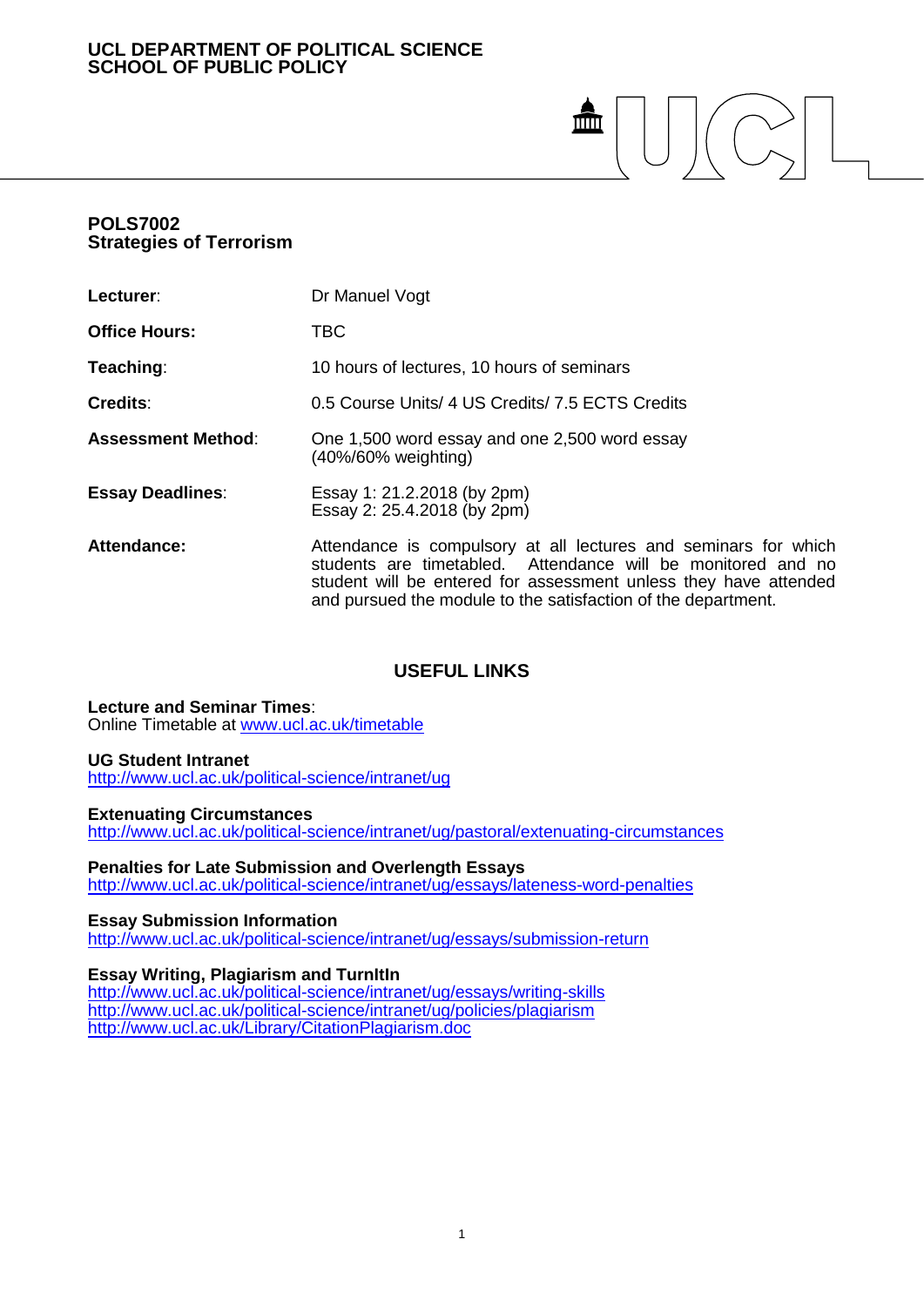# Overview and Objectives

This module is suitable for advanced undergraduate students. It will acquaint students with the main theoretical debates and empirical findings in the research on terrorism. It covers the topic from both a contemporary and an historical perspective and examines terrorism's strategic dimension as a tool of intra-state and transnational warfare. We will draw on insights from political science, international relations, sociology, psychology, economics, and history to shed light on such topics as the historical trends in terrorist activity, the relationship of terrorism to other forms of political violence, the use of one-sided violence in civil conflicts, the system and individual-level roots of terrorism, the role of religion in contemporary transnational terrorism, as well as the effects (and effectiveness) of this form of political violence. We will also examine the policy responses available to political decision makers in the field of security, including the ethical concerns arising in the context of counter-terrorist strategies.

Students will be asked to complete a comprehensive set of readings, to participate actively in seminar discussions, and to complete two written paper assignments. In addition to the required readings, the syllabus below provides an ample body of additional literature for each session and topic. These readings are not required for the course, but students are encouraged to draw on them to deepen their understanding of topics that are of particular interest to them.

By the end of the term, students should be equipped to answer central theoretical and practical questions, such as: why and when do organizations resort to terrorist strategies? Under what conditions are grievances and opportunities for terrorism most likely to emerge? How does violence spill across borders, and what drives transnational terrorism? What leads individuals to the point at which they feel that violence is their only option to bring about political change? How does terrorism affect politics and society in the target countries? How do terrorist organizations collapse, and what options do policymakers have to counter the threat of terrorism?

# **Schedule**

# **Week 1. The Concept and Its History**

*Topics:*

- Definition(s)
- Historical background and global trends
- Terrorism as a rational or irrational behavior?
- History of, and current state of affairs in, research on terrorism

# *Required readings:*

Shapiro, Jacob N. 2012. Terrorist Decision-Making: Insights from Economics and Political Science. *Perspectives on Terrorism* 6(4-5): 5-20.

Laqueur, Walter. 2002. *A History of Terrorism*. 2nd printing. New Brunswick, NJ: Transaction Publishers. Chap. 1.

Rapoport, David C. 2002. The Four Waves of Rebel Terror and September 11. *Anthropoetics* 8(1): 1-17.

Sandler, Todd. 2014. The Analytical Study of Terrorism. *Journal of Peace Research* 51(2): 257- 271.

# *Additional literature:*

Crenshaw, Martha. 1981. The Causes of Terrorism. *Comparative Politics* 13(4): 379-399.

Tilly, Charles. 2004. Terror, Terrorism, Terrorists. *Sociological Theory* 22(1): 5-13.

Walzer, Michael. 2002. Five Questions About Terrorism. *Dissent* 49(1): 1-9.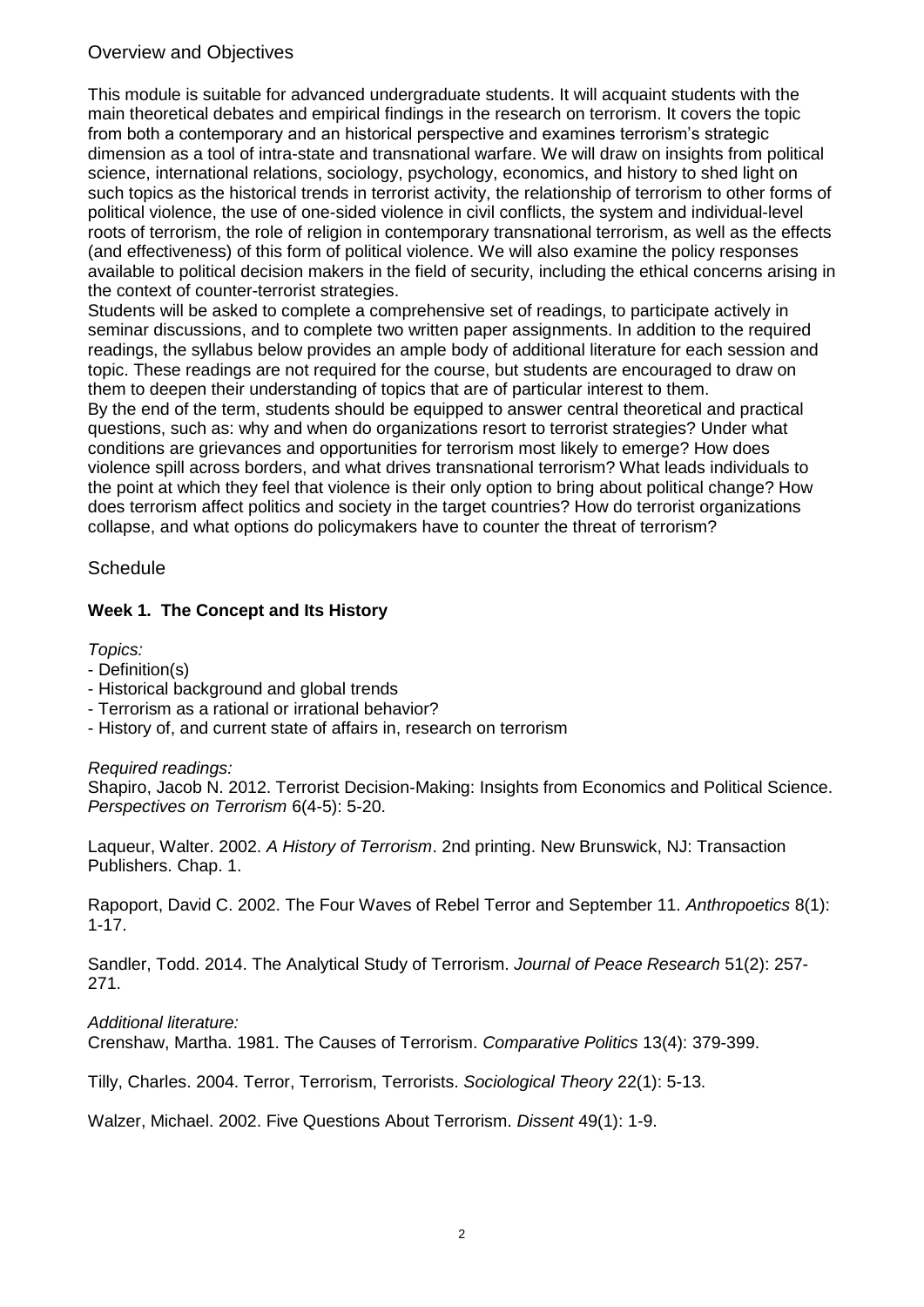Rasler, Karen, and William R. Thompson. 2009. Looking for Waves of Terrorism. *Terrorism and Political Violence* 21(1): 28-41.

Sedgwick, Mark. 2007. Inspiration and the Origins of Global Waves of Terrorism. *Studies in Conflict & Terrorism* 30(2): 97-112.

Rapoport, David C. 1984. Fear and Trembling: Terrorism in Three Religious Traditions. *American Political Science Review* 78(3): 658-677.

## **Week 2. Political Conflict, One-sided Violence, and Terrorism as an Insurgent Strategy I**

*Topics:*

- How is terrorism distinguished from, and how is it related to, other forms of political violence?

- Putting terrorism in perspective: violence against civilians as a strategy in civil war

- The strategic functions of terrorism within and outside of civil war

## *Required readings:*

Kalyvas, Stathis N. 2006. *The Logic of Violence in Civil War*. Cambridge: Cambridge University Press. Pp. 1-31.

Valentino, Benjamin A. 2014. Why We Kill: The Political Science of Political Violence against Civilians. *Annual Review of Political Science* 17: 89–103.

Kydd, Andrew H., and Barbara F. Walter. 2006. The Strategies of Terrorism. *International Security* 31(1): 49–80.

Goodwin, Jeff. 2006. A Theory of Categorical Terrorism. *Social Forces* 84(4): 2027-2046.

## *Additional literature:*

Martha Crenshaw. 2016. The Strategic Logic of Terrorism. In R. K. Betts (ed.): *Conflict After the Cold War*. New York, NY: Routledge. 471-484.

Lake, David A. 2002. Rational Extremism: Understanding Terrorism in the Twenty-first Century. *Dialogue IO* 1(1): 15-29.

Chaliand, Gérard and Arnaud Blin (eds.). 2016. *The History of Terrorism: From Antiquity to ISIS*. Berkeley, CA: University of California Press. Chap. 2.

de la Calle, Luis, and Ignacio Sanchez-Cuenca. 2012. Rebels without a Territory: An Analysis of Nonterritorial Conflicts in the World, 1970-1997. *Journal of Conflict Resolution* 56(4): 580-603.

Bueno de Mesquita, Ethan, and Eric S. Dickson. 2007. The Propaganda of the Deed: Terrorism, Counterterrorism, and Mobilization. *American Journal of Political Science* 51(2): 364-381.

Kydd, Andrew, and Barbara F. Walter. 2002. Sabotaging the Peace: The Politics of Extremist Violence. *International Organization* 56(2): 263-296.

# **Week 3. Political Conflict, One-sided Violence, and Terrorism as an Insurgent Strategy II**

*Topics:*

- When do organizations resort to terrorism? And who are their targets?
- The influence of organizational characteristics and inter-organizational competition
- Exogenous vs. conflict-endogenous determinants of victimization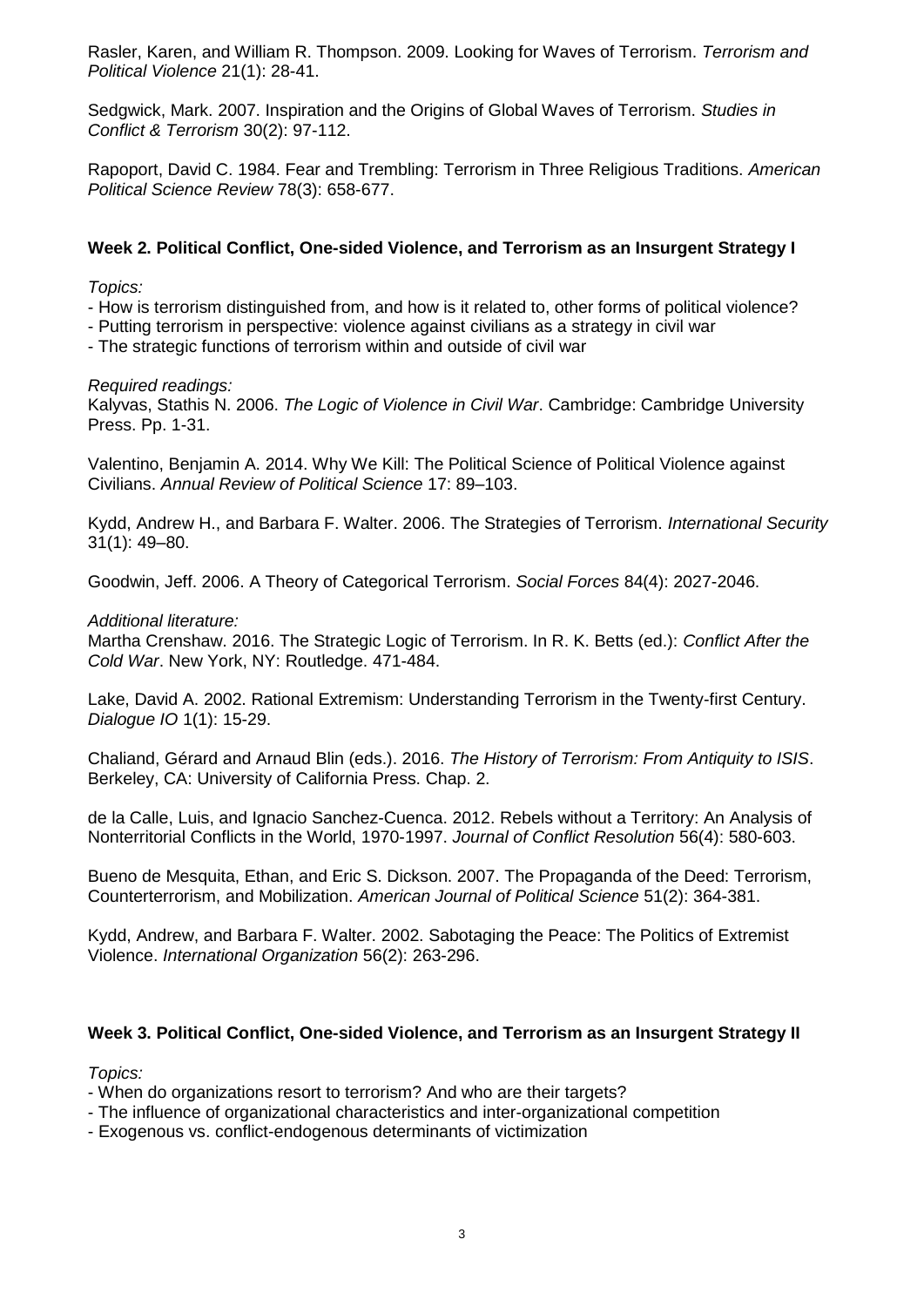*Required readings:* Pape, Robert A. 2003. The Strategic Logic of Suicide Terrorism. *American Political Science Review* 97(3): 343-361.

Abrahms, Max, and Philip B. K. Potter. 2015. Explaining Terrorism: Leadership Deficits and Militant Group Tactics. *International Organization* 69(2): 311-342.

Humphreys, Macartan and Jeremy M.Weinstein. 2006. Handling and Manhandling Civilians in Civil War: Determinants of the Strategies of Warring Factions. *American Political Science Review* 100(3): 429-447.

Fjelde, Hanne, and Lisa Hultman. 2014. Weakening the Enemy: A Disaggregated Study of Violence against Civilians in Africa. *Journal of Conflict Resolution* 58(7): 1230-1257.

#### *Additional literature:*

Goodwin, Jeff. 2006. What Do We Really Know About (Suicide) Terrorism? *Sociological Forum* 21(2): 315-330.

Salehyan, Idean, David Siroky, and Reed M. Wood. 2014. External Rebel Sponsorship and Civilian Abuse: A Principal-Agent Analysis of Wartime Atrocities. *International Organization* 68(3): 633-661.

Wood, R. M. 2010. Rebel Capability and Strategic Violence against Civilians. *Journal of Peace Research* 47(5): 601-614.

Danzell, Orlandrew E. 2011. Political Parties: When Do They Turn to Terror? *Journal of Conflict Resolution* 55(1):85-105.

Asal, Victor, Mitchell Brown, and Marcus Schulzke. 2015. "Kill Them All—Old and Young, Girls and Women and Little Children": An Examination of the Organizational Choice of Targeting Civilians. *Political Science Research and Methods* 3(03): 589-607.

Asal, Victor, and R. Karl Rethemeyer. 2008. The Nature of the Beast: Organizational Structures and the Lethality of Terrorist Attacks. *The Journal of Politics* 70(2): 437-449.

Laitin, David D., and Jacob N. Shapiro. 2008. The Political, Economic, and Organizational Sources of Terrorism. In P. Keefer and N. Loayza (eds.): *Terrorism, Economic Development, and Political Openness*. Cambridge: Cambridge University Press. 209-232.

Piazza, James A. 2009. Is Islamist Terrorism More Dangerous?: An Empirical Study of Group Ideology, Organization, and Goal Structure. *Terrorism and Political Violence* 21(1): 62-88.

Cunningham, Kathleen Gallagher, Kristin M. Bakke, and Lee J. M. Seymour. 2012. Shirts Today, Skins Tomorrow: Dual Contests and the Effects of Fragmentation in Self-Determination Disputes. *Journal of Conflict Resolution* 56(1): 67-93.

Kalyvas, Stathis N. 2006. *The Logic of Violence in Civil War*. Cambridge: Cambridge University Press. Chap. 6.

Balcells, Laia. 2010. Rivalry and Revenge: Violence against Civilians in Conventional Civil Wars. *International Studies Quarterly* 54(2): 291–313.

Balcells, Laia and Stathis N. Kalyvas. 2014. Does Warfare Matter? Severity, Duration, and Outcomes of Civil Wars. *Journal of Conflict Resolution* 58(8): 1390-1418.

Horowitz, Michael C. 2010. Nonstate Actors and the Diffusion of Innovations: The Case of Suicide Terrorism. *International Organization* 64(1): 33.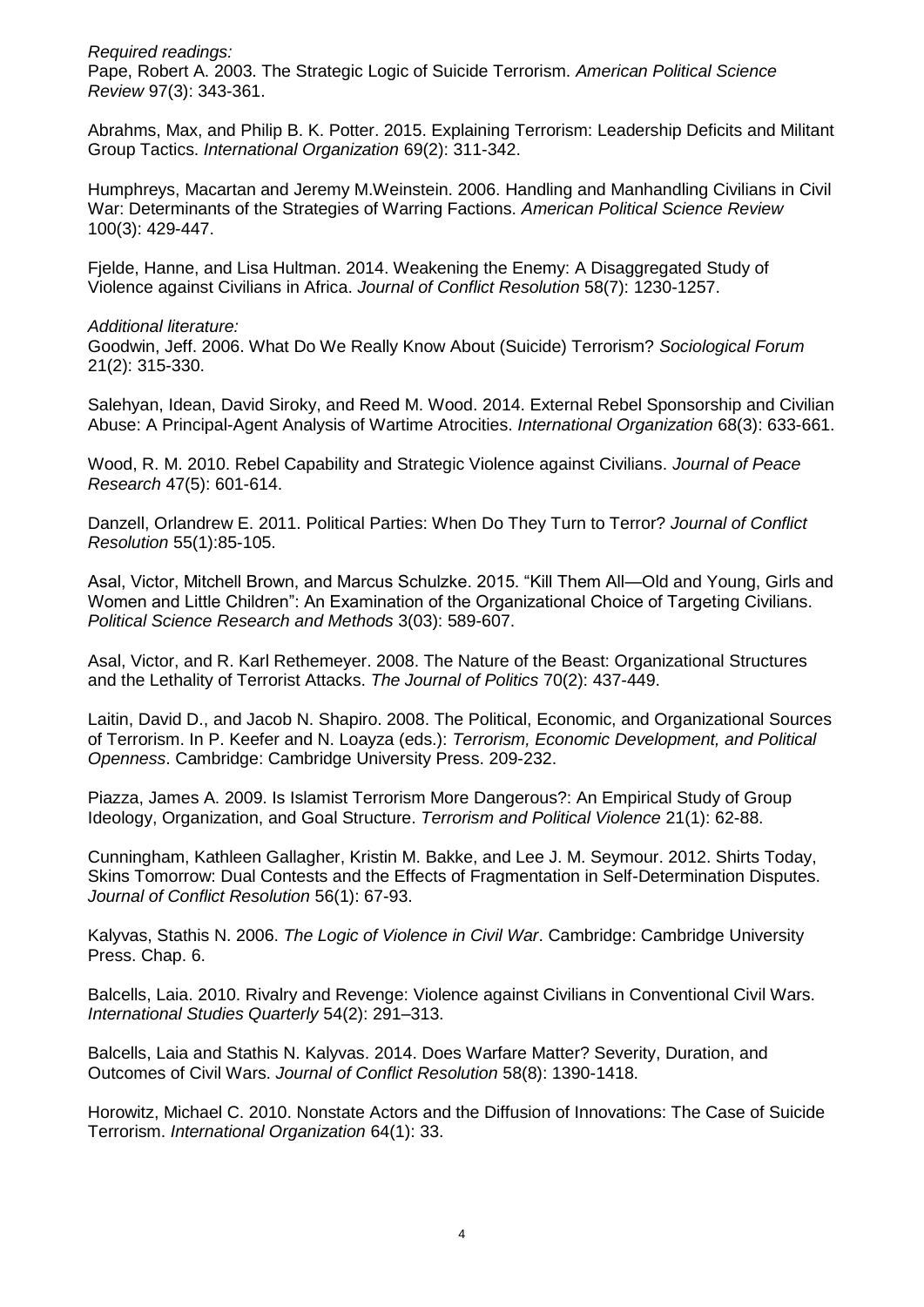# **Week 4. The Causes of Terrorism: State-level Explanations**

# *Topics:*

- Where and why does terrorism occur?
- Grievances vs. opportunities
- The role of democracy, group discrimination, and state strength

# *Required readings:*

Hendrix, Cullen S., and Joseph K. Young. 2014. State Capacity and Terrorism: A Two-Dimensional Approach. *Security Studies* 23(2): 329-363.

Brooks, Risa. 2009. Researching Democracy and Terrorism: How Political Access Affects Militant Activity. *Security Studies* 18(4): 756-788.

Piazza, James A. 2011. Poverty, Minority Economic Discrimination, and Domestic Terrorism. *Journal of Peace Research* 48(3): 339-353.

# *Additional literature:*

Sambanis, Nicholas. 2008. Terrorism and Civil War. In P. Keefer and N. Loayza (eds.): *Terrorism, Economic Development, and Political Openness*. Cambridge: Cambridge University Press. 174- 206.

Krueger, Alan B. and David D. Laitin. 2008. Kto Kogo?:A Cross-country Study of the Origins and Targets of Terrorism. In P. Keefer and N. Loayza (eds.): *Terrorism, Economic Development, and Political Openness*. Cambridge: Cambridge University Press. 148-173.

Piazza, James A. 2008. Incubators of Terror: Do Failed and Failing States Promote Transnational Terrorism? *International Studies Quarterly* 52(3): 469–488.

Abrahms, Max. 2007. Why Democracies Make Superior Counterterrorists. *Security Studies* 16(2): 223-253.

Young, Joseph K., and Laura Dugan. 2011. Veto Players and Terror. *Journal of Peace Research* 48(1): 19-33.

Krieger, T., and D. Meierrieks. 2010. Terrorism in the Worlds of Welfare Capitalism. *Journal of Conflict Resolution* 54(6): 902-939.

Abadie, Alberto. 2006. Poverty, Political Freedom, and the Roots of Terrorism. *American Economic Review* 96(2): 50-56.

Ezcurra, Roberto, and David Palacios. 2016. Terrorism and Spatial Disparities: Does Interregional Inequality Matter? *European Journal of Political Economy* 42: 60-74.

# **Week 5. The Causes of Terrorism: Individual-level Motivations**

# *Topics:*

- Why do individuals participate in armed conflict and terrorism?
- The role of politics, poverty, ideology, and peer effects in radicalization processes

# *Required readings:*

Humphreys, Macartan, and Jeremy M. Weinstein. 2008. Who Fights? The Determinants of Participation in CivilWar. *American Journal of Political Science* 52(2): 436–455.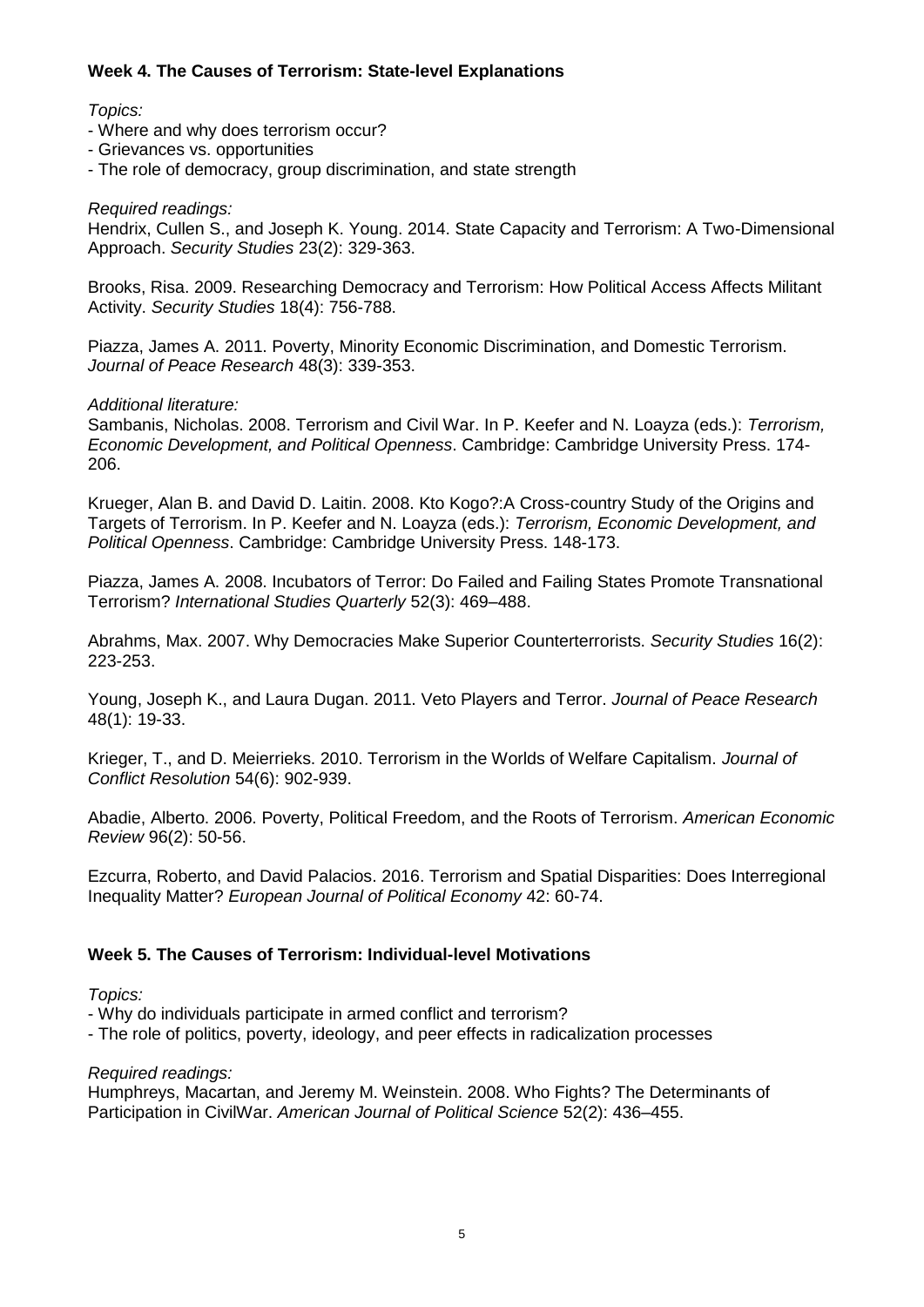Lee, Alexander. 2011. Who Becomes a Terrorist? Poverty, Education, and the Origins of Political Violence. *World Politics* 63(2): 203-245.

Moghaddam, F. M. 2005. The Staircase to Terrorism: A Psychological Exploration. *American Psychologist* 60(2): 161-169.

McCauley, Clark, and Sophia Moskalenko. 2017. Understanding Political Radicalization: The Two-Pyramids Model. *American Psychologist* 72(3): 205-216.

#### *Additional literature:*

Doosje, Bertjan, Fathali M. Moghaddam, Arie W. Kruglanski, Arjan de Wolf, Liesbeth Mann, and Allard R. Feddes. 2016. Terrorism, Radicalization and De-radicalization. *Current Opinion in Psychology* 11: 79-84.

Hafez, Mohammed, and Creighton Mullins. 2015. The Radicalization Puzzle: A Theoretical Synthesis of Empirical Approaches to Homegrown Extremism. *Studies in Conflict & Terrorism* 38(11): 958-975.

Krueger, Alan B., and Jitka Malečková. 2003. Education, Poverty and Terrorism: Is There a Causal Connection? *Journal of Economic Perspectives* 17 (4):119–144.

Ugarriza, Juan E., and Matthew J. Craig. 2013. The Relevance of Ideology to Contemporary Armed Conflicts. *Journal of Conflict Resolution* 57 (3):445-477.

Gates, Scott. 2002. Recruitment and Allegiance: The Microfoundations of Rebellion. *Journal of Conflict Resolution* 46(1): 111-130.

Argo, Nichole. 2009. Why Fight?: Examining Self-Interested Versus Communally-Oriented Motivations in Palestinian Resistance and Rebellion. *Security Studies* 18(4): 651-680.

Sageman, Marc. 2016. Jihadi Networks of Terror. In R. K. Betts (ed.): *Conflict After the Cold War*. New York, NY: Routledge. 506-519.

Reynolds, Sean C., and Mohammed M. Hafez. Forthcoming. Social Network Analysis of German Foreign Fighters in Syria and Iraq. *Terrorism and Political Violence*.

#### **Week 6. The Causes of Terrorism: Transnational Factors and the Role of Religion**

#### *Topics:*

- How does violence spread across borders?
- Globalization and transnational terrorism
- Global jihad and the role of religion

#### *Required readings:*

Forsberg, Erika. 2016. Transnational Dimensions of Civil Wars: Clustering, Contagion, and Connectedness. In *What Do We Know About Civil Wars?*, edited by T. D. Mason and S. McLaughlin Mitchell. Lanham, MD: Rowman & Littlefield. 75-90.

Walter, Barbara F. 2017. The New New Civil Wars. *Annual Review of Political Science* 20(1): 469- 486.

Ahmad, Aisha. 2016. Going Global: Islamist Competition in Contemporary Civil Wars. *Security Studies* 25(2): 353-384.

Isaacs, Matthew. 2016. Sacred Violence or Strategic Faith? Disentangling the Relationship between Religion and Violence in Armed Conflict. *Journal of Peace Research* 53(2): 211-225.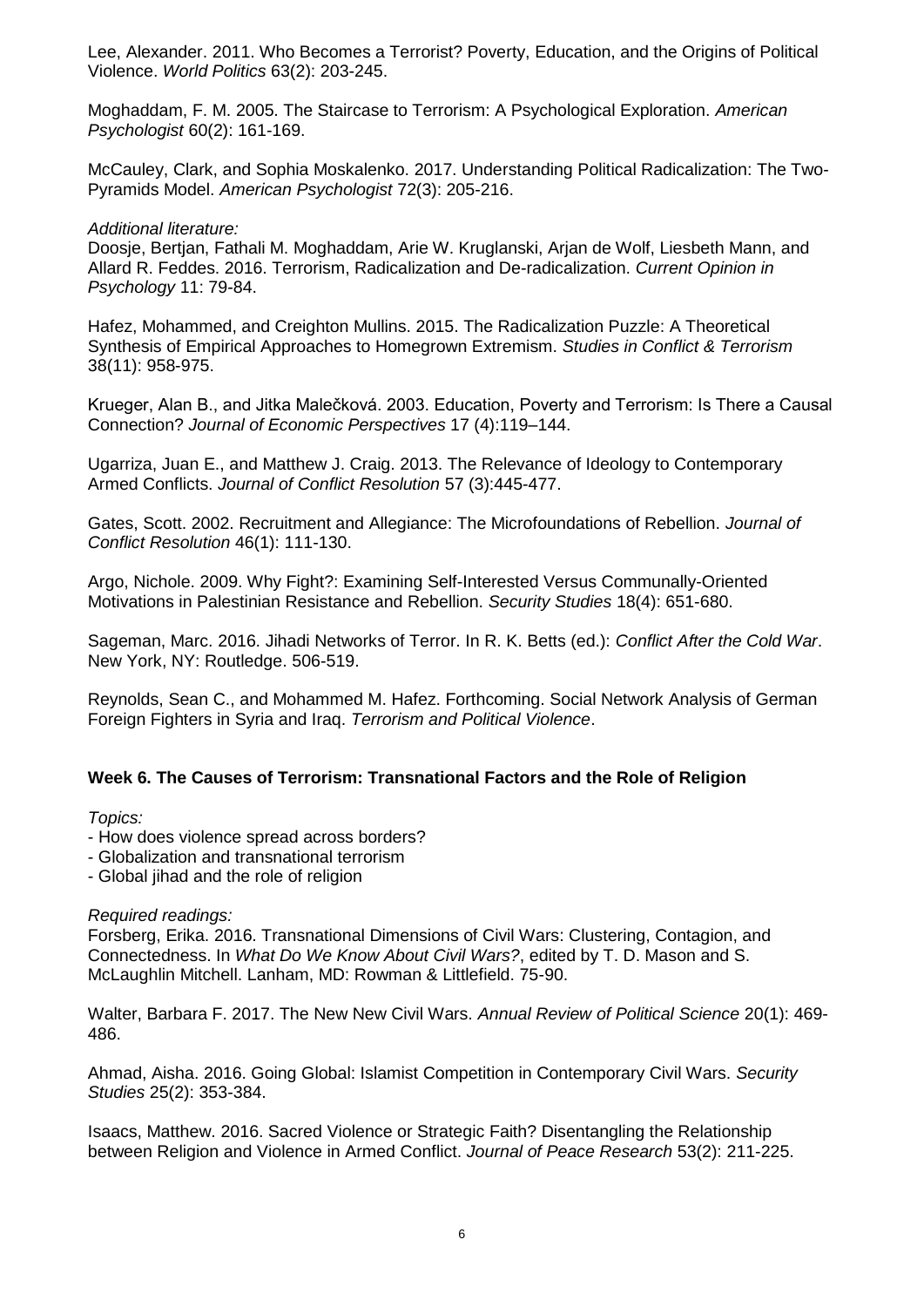*Additional literature:*

Braithwaite, Alex. 2015. Transnational Terrorism as an Unintended Consequence of a Military Footprint. *Security Studies* 24(2): 349-375.

Collard-Wexler, Simon, Costantino Pischedda, and Michael G. Smith. 2014. Do Foreign Occupations Cause Suicide Attacks? *Journal of Conflict Resolution* 58(4): 625-657.

Blomberg, S. Brock and Gregory D. Hess. 2008. The Lexus and the Olive Branch: Globalization, Democratization, and Terrorism. In P. Keefer and N. Loayza (eds.): *Terrorism, Economic Development, and Political Openness*. Cambridge: Cambridge University Press. 116-147.

Hastings, Justin V. 2008. Geography, Globalization, and Terrorism: The Plots of Jemaah Islamiyah. *Security Studies* 17(3): 505-530.

Collins, Stephen D. 2014. State-Sponsored Terrorism: In Decline, Yet Still a Potent Threat. *Politics & Policy* 42(1): 131-159.

Salehyan, Idean, David Siroky, and Reed M. Wood. 2014. External Rebel Sponsorship and Civilian Abuse: A Principal-Agent Analysis of Wartime Atrocities. *International Organization* 68(3): 633-661.

Byman, Daniel L., and Sarah E. Kreps. 2010. Agents of Destruction? Applying Principal-Agent Analysis to State-Sponsored Terrorism. *International Studies Perspectives* 11(1): 1-18.

Philpott, Daniel. 2002. The Challenge of September 11 to Secularism in International Relations. *World Politics* 55(1): 66-95.

Sedgwick, Mark. 2004. Al-Qaeda and the Nature of Religious Terrorism. *Terrorism and Political Violence* 16(4): 795-814.

Bormann, Nils-Christian, Lars-Erik Cederman, and Manuel Vogt. 2017. Language, Religion, and Ethnic Civil War. *Journal of Conflict Resolution* 61(4): 744-771.

Moghaddam, Fathali M., Zachary Warren, and K. Love. 2013. Religion and the Staircase to Terrorism. *Handbook of the Psychology of Religion and Spirituality.* Pp. 632-648.

Buhaug, Halvard, and Kristian Skrede Gleditsch. 2008. Contagion or Confusion? Why Conflicts Cluster in Space. *International Studies Quarterly* 52(2): 215-233.

Kalyvas, Stathis N. 2014. The logic of violence in the Islamic State's war. The Monkey Cage. Online: [https://www.washingtonpost.com/news/monkey-cage/wp/2014/07/07/the-logic-of-violence](https://www.washingtonpost.com/news/monkey-cage/wp/2014/07/07/the-logic-of-violence-in-islamic-states-war/)[in-islamic-states-war/](https://www.washingtonpost.com/news/monkey-cage/wp/2014/07/07/the-logic-of-violence-in-islamic-states-war/)

Norbrook, Nicholas. 2016. Islamic State in Africa and the grim utopia. The Africa Report. Berkhamsted, UK, Groupe Jeune Afrique. Online: [http://www.theafricareport.com/North-](http://www.theafricareport.com/North-Africa/islamic-state-in-africa-and-the-grim-utopia.html)[Africa/islamic-state-in-africa-and-the-grim-utopia.html](http://www.theafricareport.com/North-Africa/islamic-state-in-africa-and-the-grim-utopia.html)

Skelton, Rose. 2015. Mali: Faith and the fightback. The Africa Report. Berkhamsted, UK, Groupe Jeune Afrique. Online:<http://www.theafricareport.com/West-Africa/mali-faith-and-the-fightback.html>

# **Week 7. Does Terrorism Work?**

*Topics:*

- The effectiveness of terrorism as a strategy of political violence
- Individual and system-level consequences of terrorism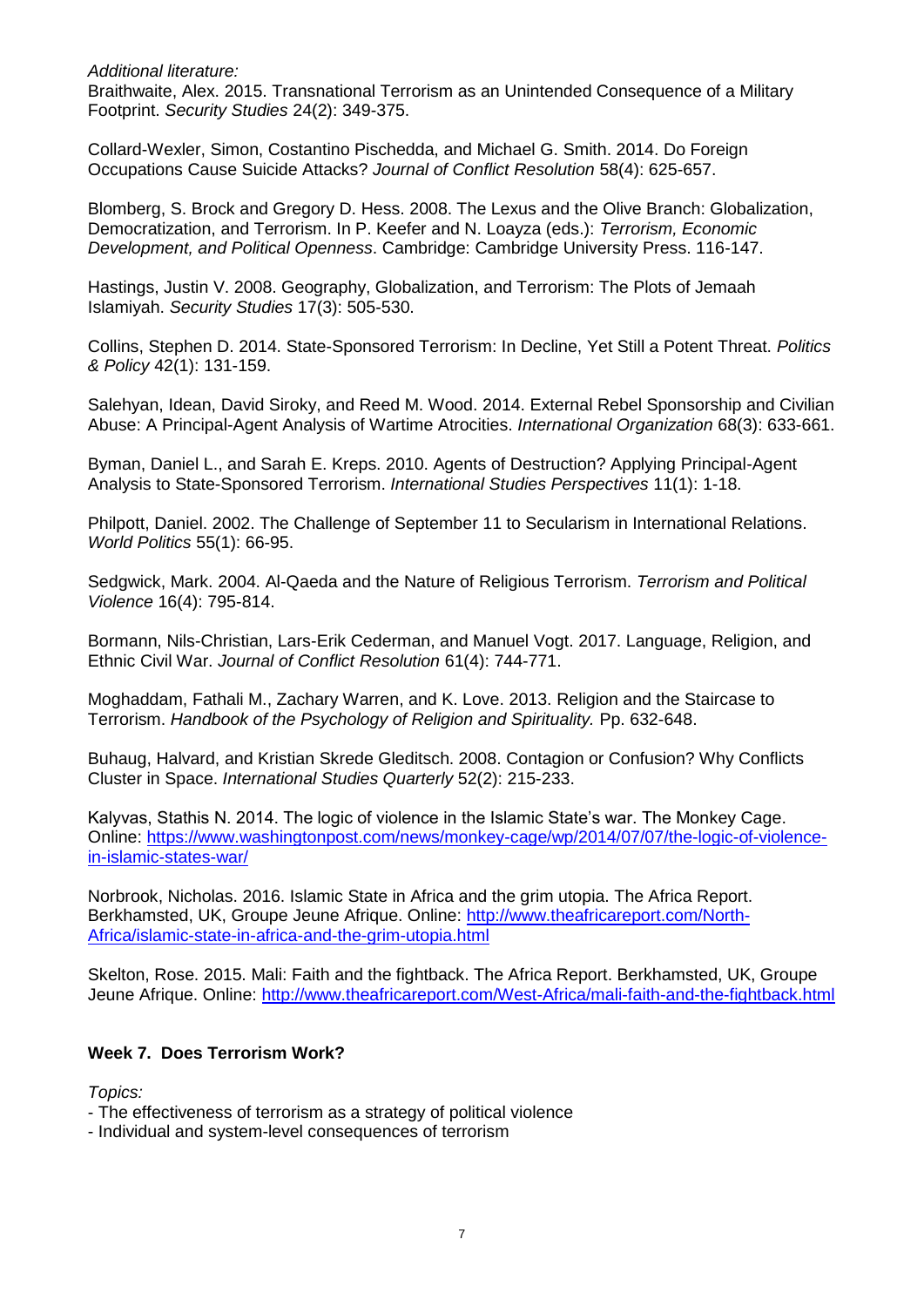*Required readings:*

Fortna, Virginia Page. 2015. Do Terrorists Win? Rebels' Use of Terrorism and Civil War Outcomes. *International Organization* 69(3): 519-556.

Thomas, Jakana. 2014. Rewarding Bad Behavior: How Governments Respond to Terrorism in Civil War. *American Journal of Political Science* 58(4): 804-818.

Williams, Laron K., Michael T. Koch, and Jason M. Smith. 2013. The Political Consequences of Terrorism: Terror Events, Casualties, and Government Duration. *International Studies Perspectives* 14(3): 343-361.

Hirsch-Hoefler, Sivan, Daphna Canetti-Nisim, Carmit Rapaport, and Stevan E. Hobfoll. 2014. Conflict will Harden your Heart: Exposure to Violence, Psychological Distress, and Peace Barriers in Israel and Palestine. *British Journal of Political Science* 46(4): 845-859.

*Additional literature:*

Abrahms, M. 2012. The Political Effectiveness of Terrorism Revisited. *Comparative Political Studies* 45(3): 366-393.

Berrebi, Claude, and Esteban F. Klor. 2008. Are Voters Sensitive to Terrorism? Direct Evidence from the Israeli Electorate. *American Political Science Review* 102(3): 279-301.

Gould, Eric D., and Esteban F. Klor. 2010. Does Terrorism Work? *Quarterly Journal of Economics* 125(4): 1459-1510.

Montalvo, José G. 2011. Voting after the Bombings: A Natural Experiment on the Effect of Terrorist Attacks on Democratic Elections. *The Review of Economics and Statistics* 93(4): 1146–1154.

Park, Johann, and Valentina Bali. Forthcoming. International Terrorism and the Political Survival of Leaders. *Journal of Conflict Resolution*.

Abrahms, Max. 2013. The Credibility Paradox: Violence as a Double-Edged Sword in International Politics. *International Studies Quarterly* 5 (4): 660-671.

Wood, Reed M., and Jacob D. Kathman. 2013. Too Much of a Bad Thing? Civilian Victimization and Bargaining in Civil War. *British Journal of Political Science* 44(3): 685-706.

Canetti-Nisim, Daphna, Eran Halperin, Keren Sharvit, and Stevan E. Hobfoll. 2009. A New Stress-Based Model of Political Extremism: Personal Exposure to Terrorism, Psychological Distress, and Exclusionist Political Attitudes. *Journal of Conflict Resolution* 53(3): 363-389.

Romanov, Dmitri, Asaf Zussman, and Noam Zussman. 2012. Does Terrorism Demoralize? Evidence from Israel. *Economica* 79(313): 183-198.

Balcells, Laia. 2012. The Consequences of Victimization on Political Identities. *Politics & Society* 40(3): 311-347.

Abadie, Alberto, and Javier Gardeazabal. 2003. The Economic Costs of Conflict: A Case Study of the Basque Country. *American Economic Review* 93(1): 113-132.

Gaibulloev, Khusrav, and Todd Sandler. 2011. The Adverse Effect of Transnational and Domestic Terrorism on Growth in Africa. *Journal of Peace Research* 48(3): 355–371.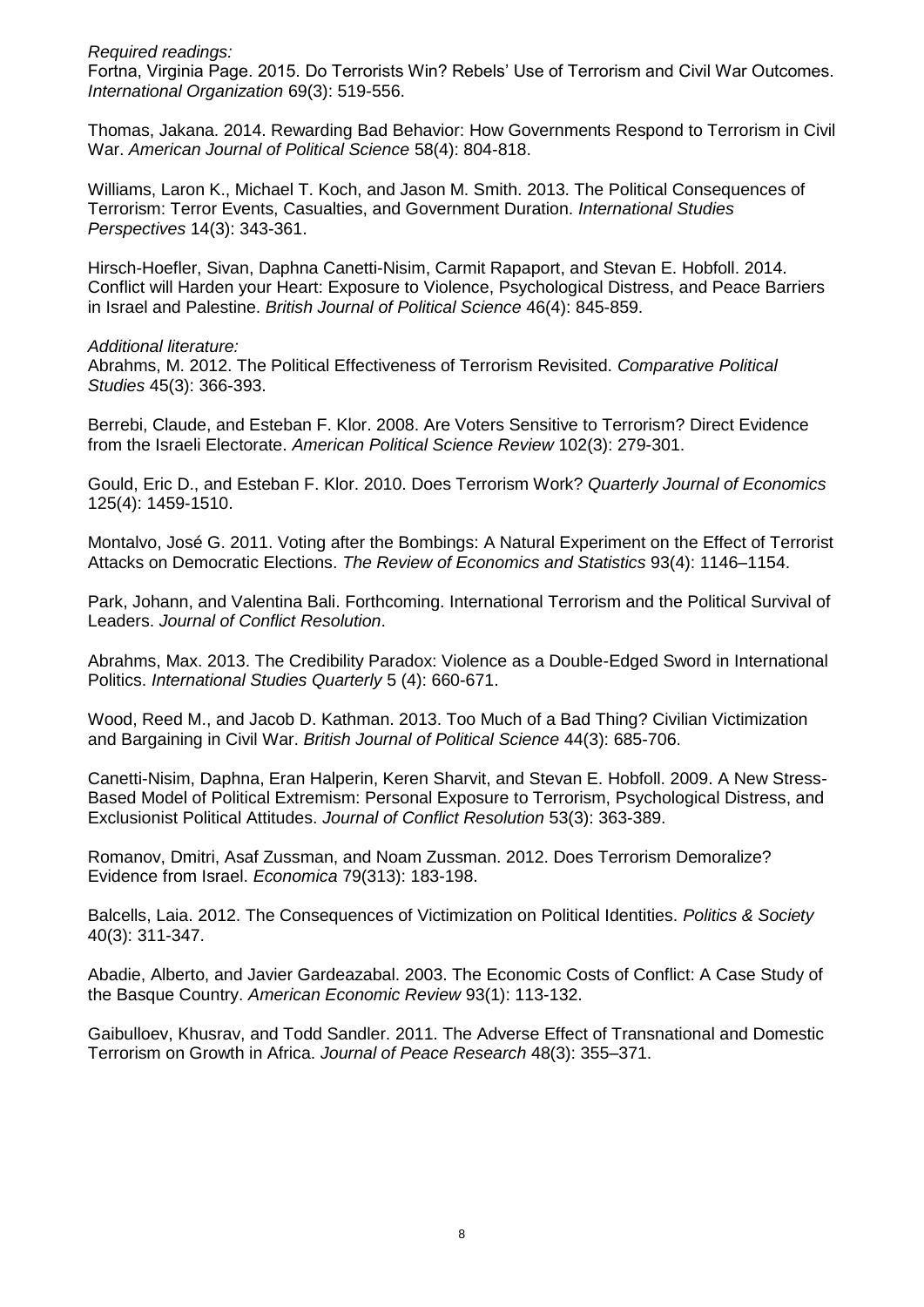# **Week 8. Counter-terrorist Strategies I**

*Topics:*

- How terrorist organizations collapse
- Counter-terrorist strategy as a function of terrorism's suspected causes: grievances vs. opportunities
- Political approaches to counter-terrorism

## *Required readings:*

Gaibulloev, Khusrav, and Todd Sandler. 2014. An Empirical Analysis of Alternative Ways that Terrorist Groups End. *Public Choice* 160(1-2): 25–44.

Perliger, Arie. 2012. How Democracies Respond to Terrorism: Regime Characteristics, Symbolic Power and Counterterrorism. *Security Studies* 21(3): 490-528.

Chowdhury, Arjun, and Ronald R. Krebs. 2009. Making and Mobilizing Moderates: Rhetorical Strategy, Political Networks, and Counterterrorism. *Security Studies* 18(3): 371-399.

Dugan, Laura, and Erica Chenoweth. 2012. Moving Beyond Deterrence: The Effectiveness of Raising the Expected Utility of Abstaining. *American Sociological Review* 77(4): 597-624.

*Additional literature:*

Neumayer, Eric, Thomas Plümper, and Mariaelisa Epifanio. 2014. The "Peer-Effect" in Counterterrorist Policies. *International Organization* 68(1): 211-234.

Murua, Imanol. 2016. No More Bullets for ETA: The Loss of Internal Support as a Key Factor in the End of the Basque Group's Campaign. *Critical Studies on Terrorism* 10(1): 93-114.

de Nevers, Renée. 2007. NATO's International Security Role in the Terrorist Era. *International Security* 31(4): 34–66.

Schwartz, Joseph M. 2004. Misreading Islamist Terrorism: The "War Against Terrorism" and Just-War Theory. *Metaphilosophy* 35(3): 273-302.

Ignatieff, Miachel. 2004. Lesser Evils. New York Times, May 2, 2004. Online: [http://www.michaelignatieff.ca/assets/pdfs/Lesser%20Evils\\_The%20New%20York%20Times.pdf](http://www.michaelignatieff.ca/assets/pdfs/Lesser%20Evils_The%20New%20York%20Times.pdf)

# **Week 9. Counter-terrorist Strategies II**

*Topics:*

- "Clinical" and social approaches to counter-terrorism

- Selective and indiscriminate counter-terrorism

#### *Required readings:*

Jordan, Jenna. 2014. Attacking the Leader, Missing the Mark. *International Security* 38(4): 7-38.

Ellis, B. H., and S. Abdi. 2017. Building Community Resilience to Violent Extremism through Genuine Partnerships. *American Psychologist* 72(3): 289-300.

Lyall, Jason. 2009. Does Indiscriminate Violence Incite Insurgent Attacks? Evidence from Chechnya. *Journal of Conflict Resolution* 53(3): 331-362.

Longo, Matthew, Daphna Canetti-Nisim, and Nancy Hite-Rubin. 2014. A Checkpoint Effect? Evidence from a Natural Experiment on Travel Restrictions in the West Bank. *American Journal of Political Science* 58(4): 1006–1023.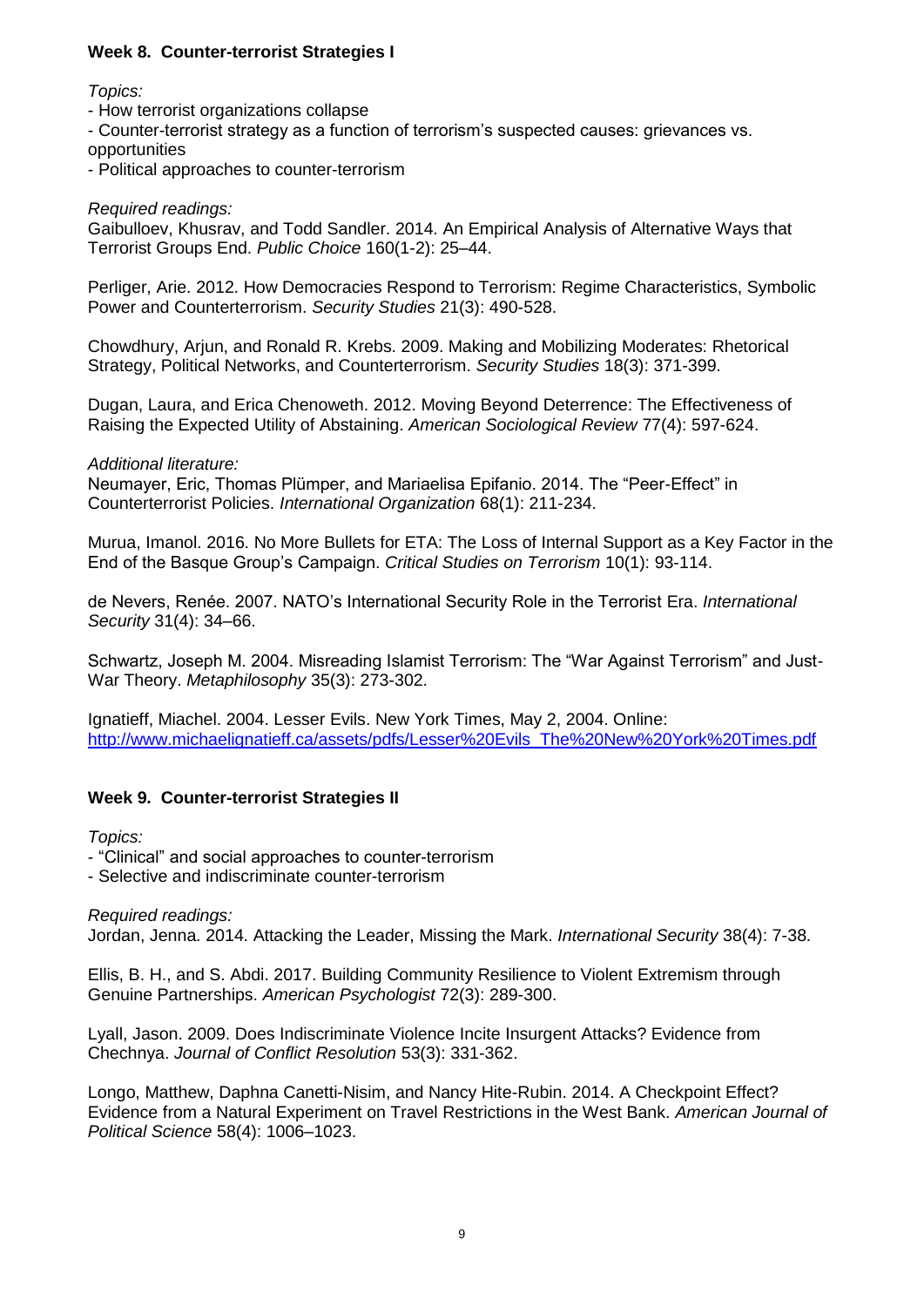Walzer, Michael. 2007. On Fighting Terrorism Justly. *International Relations* 21(4): 480-484.

## *Additional literature:*

Lehrke, Jesse Paul, and Rahel Schomaker. 2016. Kill, Capture, or Defend? The Effectiveness of Specific and General Counterterrorism Tactics Against the Global Threats of the Post-9/11 Era. *Security Studies* 25(4): 729-762.

Price, Bryan C. 2012. Targeting Top Terrorists: How Leadership Decapitation Contributes to Counterterrorism. *International Security* 36(4): 9–46.

Sarma, Kiran M. 2017. Risk Assessment and the Prevention of Radicalization from Nonviolence into Terrorism. *American Psychologist* 72(3): 278-288.

Abrahms, Max. 2008. What Terrorists Really Want: Terrorist Motives and Counterterrorism Strategy. *International Security* 32(4): 78–105.

Schutte, Sebastian. Forthcoming. Violence and Civilian Loyalties: Evidence from Afghanistan. *Journal of Conflict Resolution*.

Walsh, James I., and James A. Piazza. 2010. Why Respecting Physical Integrity Rights Reduces Terrorism. *Comparative Political Studies* 43(5): 551-577.

Kocher, Matthew, Thomas B. Pepinsky, and Stathis N. Kalyvas. 2011. Aerial Bombing and Counterinsurgency in the Vietnam War. *American Journal of Political Science* 55(2): 201-218.

Bellamy, Alex J. 2006. No Pain, no Gain? Torture and Ethics in the War on Terror. *International Affairs* 82 (1): 121-148.

# **Week 10. From Counterinsurgency to State Terrorism**

*Topics:*

- Violence and terror as an instrument of rule
- State terror in the context of civil violence

- Nationalism and genocide

Davenport, Christian. 2007. State Repression and Political Order. *Annual Review of Political Science* 10(1): 1-23.

Valentino, Benjamin A., Paul Huth and Dylan Balch-Lindsay. 2004. Draining the Sea: Mass Killing and Guerrilla Warfare. *International Organization* 58(2): 375-407.

Hagan, John, and Wenona Rymond-Richmond. 2008. The Collective Dynamics of Racial Dehumanization and Genocidal Victimization in Darfur. *American Sociological Review* 73(6): 875– 902.

Mann, Michael. 1999. The Dark Side of Democracy: The Modern Tradition of Ethnic and Political Cleansing. *New Left Review* 235: 18-44.

# *Additional literature:*

Mazower, Mark. 2002. Violence and the State in the Twentieth Century. *American Historical Review* 107(4): 1158-1178.

Chaliand, Gérard and Arnaud Blin. 2016. Lenin, Stalin, and State Terrorism. In C. Gérard and A. Blin (eds.): *The History of Terrorism: From Antiquity to ISIS*. Berkeley, CA: University of California Press. Pp. 197-207.